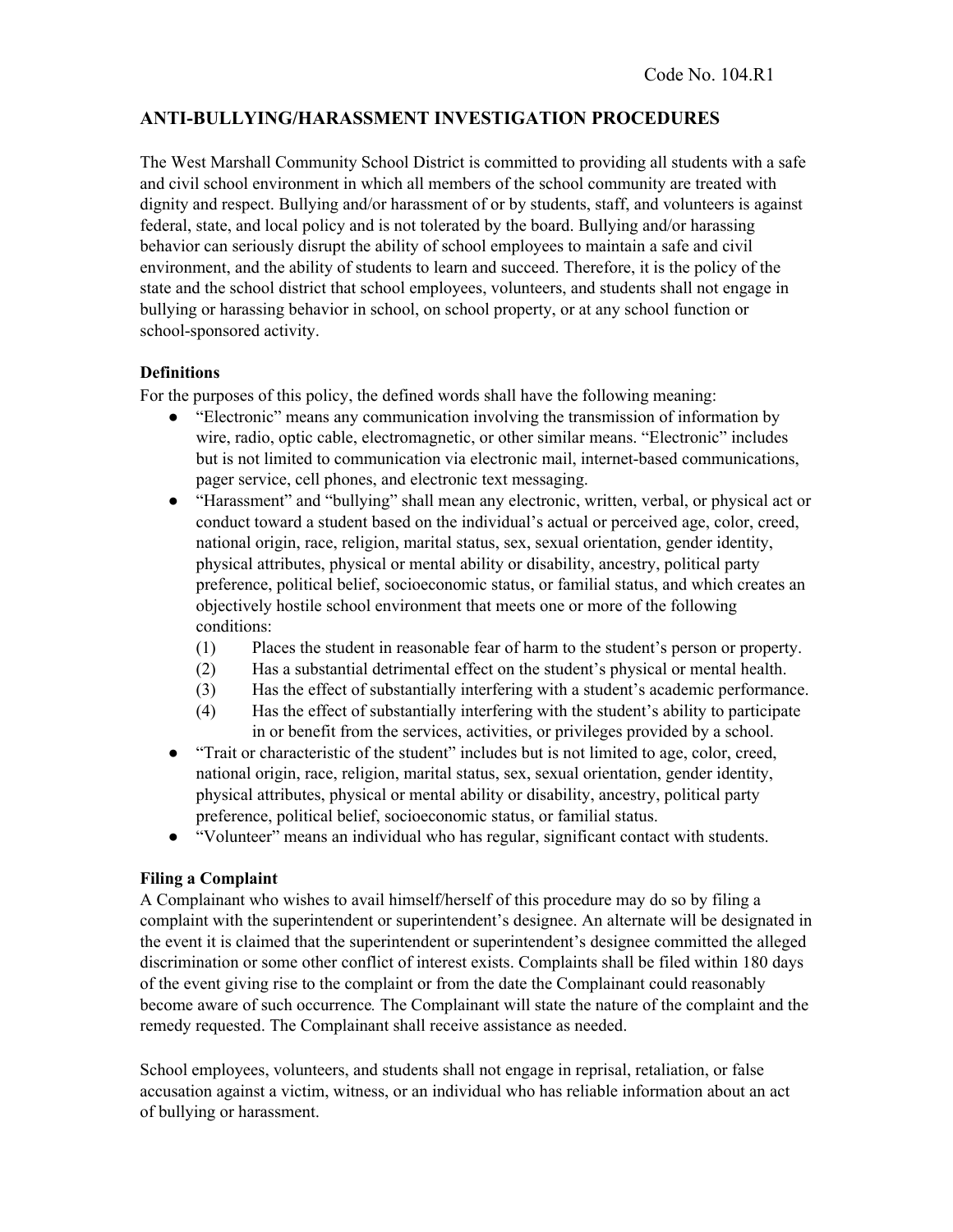## **Investigation**

The school district will promptly and reasonably investigate allegations of bullying or harassment. The building principal (hereinafter "Investigator") will be responsible for handling all complaints alleging bullying or harassment. If the Complainant is under 18 years of age, the Investigator shall notify his or her parent(s)/guardian(s) that they may attend investigatory meetings in which the Complainant is involved. The complaint and identity of the Complainant, Respondent, or witnesses will only be disclosed as reasonably necessary in connection with the investigation or as required by law or policy. *The investigation may include, but is not limited to the following:*

- *A request for the Complainant to provide a written statement regarding the nature of the complaint;*
- *A request for the individual named in the complaint (hereinafter "Respondent") to provide a written statement;*
- *A request for witnesses identified during the course of the investigation to provide a written statement; and*
- *Review and collection of documentation or information deemed relevant to the investigation.*

The Investigator shall consider the totality of circumstances presented in determining whether conduct objectively constitutes bullying or harassment. Upon completion of the investigation, the Investigator shall issue a report with respect to the findings.

*Additional suggestions for administrative procedures regarding this policy include:*

- *Organizing training programs for students, school employees, and volunteers regarding how to recognize bullying and harassing behavior and what to do if this behavior is witnessed; and*
- *Developing a process for evaluating the ef ectiveness of this policy in reducing bullying and harassing behavior.*

### **Decision**

If, after an investigation, a student is found to be in violation of the policy, the student shall be disciplined by appropriate measures, which may include suspension and expulsion. If after an investigation a school employee is found to be in violation of this policy, the employee shall be disciplined by appropriate measures, which may include termination. If after an investigation a school volunteer is found to be in violation of this policy, the volunteer shall be subject to appropriate measures, which may include exclusion from school grounds.

A school employee, volunteer, or student, or a student's parent or guardian who promptly, reasonably, and in good faith reports an incident of bullying or harassment, in compliance with the procedures in the policy adopted pursuant to this section, to the appropriate school official designated by the school district, shall be immune from civil or criminal liability relating to such report and to participation in any administrative or judicial proceeding resulting from or relating to the report.

Individuals who knowingly file false bullying and/or harassment complaints and any person who gives false statements in an investigation may be subject to discipline by appropriate measures, as shall any person who is found to have retaliated against another in violation of this policy. Any student found to have retaliated in violation of this policy shall be subject to measures up to, and including, suspension and expulsion. Any school employee found to have retaliated in violation of this policy shall be subject to measures up to, and including, termination of employment. Any school volunteer found to have retaliated in violation of this